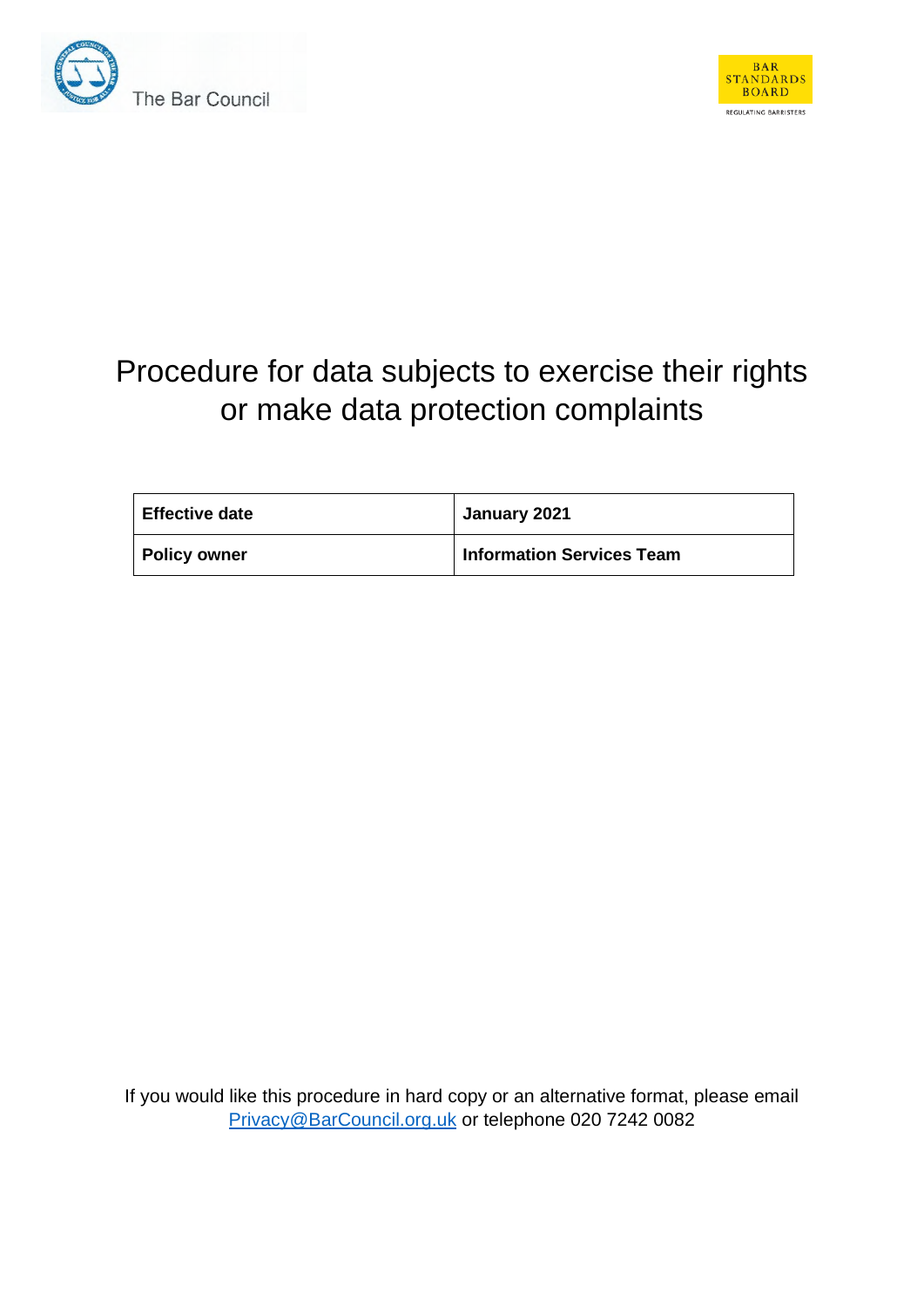# **1. Introduction**

- 1.1. The General Council of the Bar (GCB) is committed to meeting its data protection obligations and ensuring that the six data protection principles set out in the UK General Data Protection Regulation (UK GDPR) are followed when we handle personal data.
- 1.2. The UK GDPR sets out a number of rights data subjects have in relation to the handling of their personal data. This procedure sets out how GCB aims to respond to requests to exercise these rights, and how it will deal with any complaints relating to exercising these rights or any other data protection issues.
- 1.3. This procedure aims to:
	- Explain how you can request to exercise your rights under the UK GDPR
	- Explain how you can make a complaint relating to the handling of your personal data
	- Help us to respond to those requests and complaints swiftly and efficiently.

## **2. What is a data protection complaint?**

- 2.1. A data protection complaint is any expression of dissatisfaction about how we have handled your personal data. But such dissatisfaction may in fact amount to a request to exercise a right under the UK GDPR and the Data Protection Act. A complaint about personal data handling may also really be reporting a personal data breach.
- 2.2. For example:
	- A complaint that any personal data we are processing is inaccurate would be treated as the data subject exercising their **right to rectification**.
	- A complaint that we have published your personal data when we should not have, or should not continue to do so, would be treated as you exercising your **right to erasure.**
	- A complaint that we have sent your personal data to someone we should not have is likely to be a **personal data breach**, and we would act as if it is.

## **3. Exercising data subjects' rights**

3.1. We set out below the rights data subjects have and how we deal with related requests.

#### *Subject Access Requests (SARs)*

3.2. A SAR (or 'DSAR' – Data Subject Access Request) is a request made by or on behalf of an individual for the information which he or she is entitled to ask for under Article 15 of the UK GDPR. This means you have the right to be told what personal information the Bar Council and/or the Bar Standards Board (BSB) is holding about you and, unless an exemption applies, to receive a copy of that information. You are also entitled to know: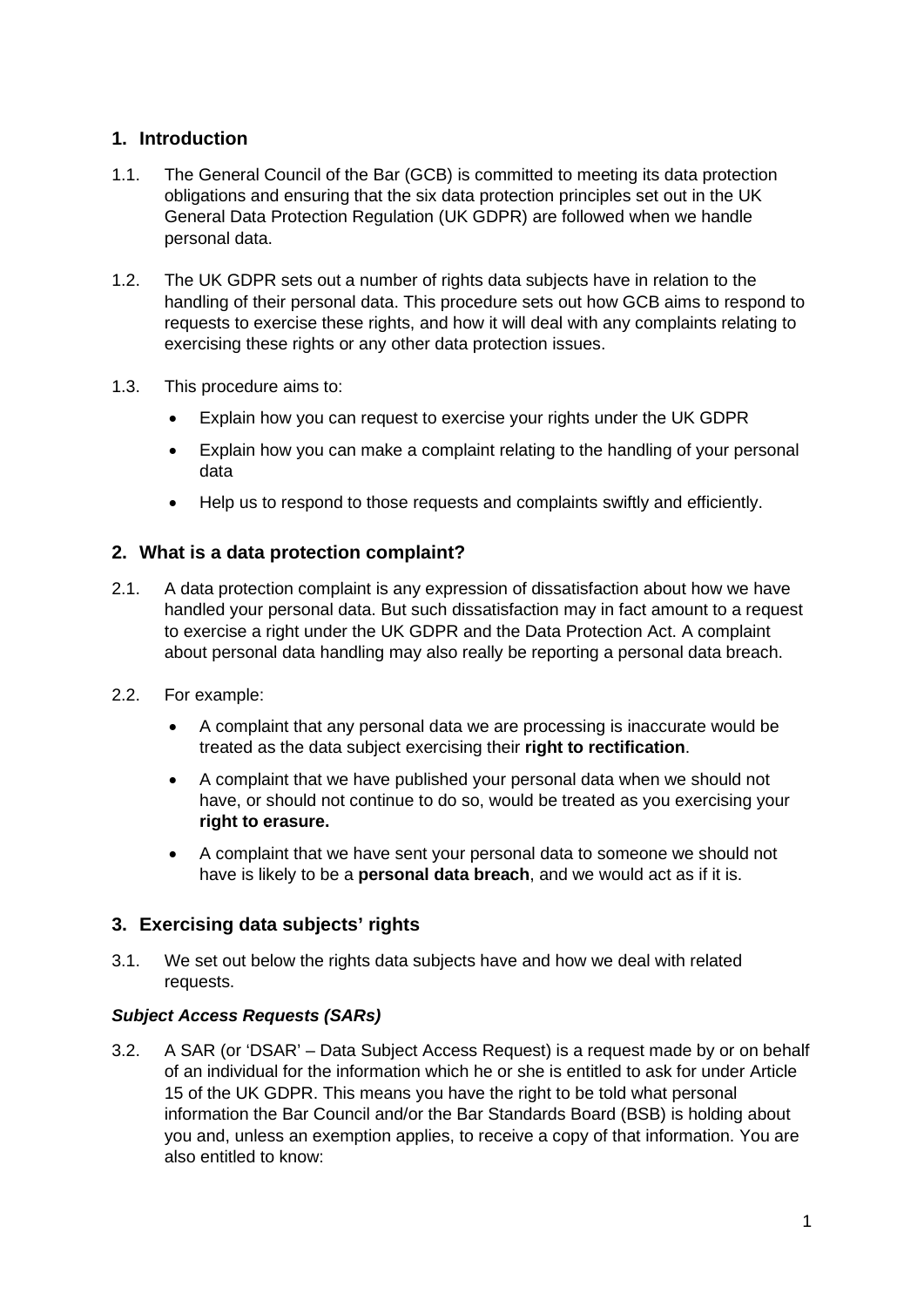- The purpose of the processing
- The categories of personal data concerned
- The recipients or categories of recipient the data has or might be shared with
- Where possible, how long the data will be held
- The source of the personal data if it is not direct from you
- Whether your personal data has been subject to any automatic decision-making
- Any safeguards in place for any international transfers of your data.
- 3.3. You have the right to see your own personal data, but not necessarily to see copies of documents that include that personal data. You are also not entitled to personal data relating to other people.
- 3.4. Various exemptions to the right of subject access apply in certain circumstances or to certain types of personal data.
- 3.5. When making a subject access request, it helps us to respond promptly the more information you can give us about the information you want. For example, if the information you want relates to a specific event or matter it helps if you tell us that, rather than asking for all the personal data we hold about you. And a date range always helps too.

#### *The right to rectification*

- 3.6. If personal data is inaccurate or incomplete, you have the right to have inaccurate data rectified without undue delay and, taking into account the purposes of processing, to have incomplete date completed.
- 3.7. We will not necessarily amend data just because you ask us to, however. In a situation where an individual has reported the conduct of a barrister, for example, the barrister may ask for the report to be amended because they say it is inaccurate. However, it will be for the BSB's investigation to establish whether the data is inaccurate or not. In those circumstances, the data would not be amended, but we may accept a supplementary statement from the barrister about the accuracy of the data.
- 3.8. If we do rectify personal data and that data has been shared with a third party, we will inform the third party about the rectification without undue delay.

#### *The right to erasure (the 'right to be forgotten')*

- 3.9. You have the right to have your personal data erased:
	- when the data is no longer needed for the purposes it was collected, or
	- where you withdraw your consent and there is no other lawful basis for processing, and
	- in some other specific circumstances.
- 3.10. We do carefully consider requests for personal data to be erased, but this right does not apply when the lawful basis for processing that data is for the "performance of a task carried out in the public interest or in the exercise of official authority vested in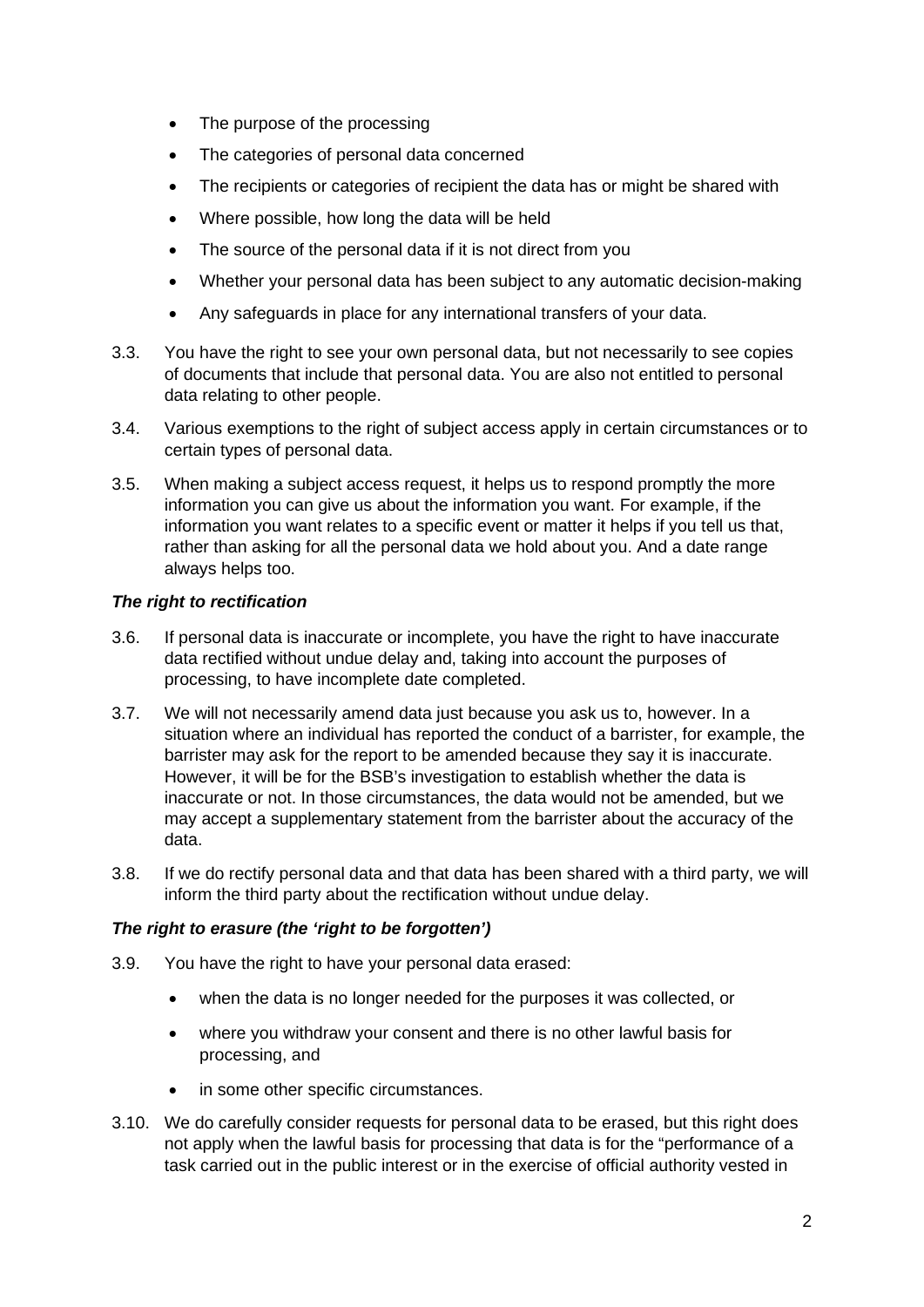the data controller". Given that almost all of the personal data processing carried out by BSB and much of the processing carried out by the Bar Council is on this basis, the right to erasure does not apply to most of the processing we do.

## *The right to restriction of processing*

- 3.11. You have the right to ask us to restrict processing of your personal data where:
	- you contest the accuracy of the data. Processing is restricted for the time it takes us to verify the accuracy
	- the processing is unlawful, but you don't want the data erased and request restriction of the processing of the data instead
	- we no longer need to keep the personal data, but you need it to be kept in relation to a legal claim
	- You have objected to the processing of your data and the processing is restricted pending verification of our legitimate grounds for processing the data.
- 3.12. Where processing has been restricted, we can only store the data, and some other limited processing, unless you give consent to further processing.
- 3.13. We must inform you before any restriction to processing is lifted.

## *The right to data portability*

3.14. You have the right to receive in a structured, commonly used, machine-readable format, personal data that you provided to us yourself, but it only applies where the basis for processing is "consent" or "the performance of a contract", and where the processing is carried out by automated means. If asked we, as the data controller, have to pass this to another data controller where this is technically feasible. The right does not apply when processing is on the basis of "performance of a task carried out in the public interest or in the exercise of official authority vested in the data controller", so it will not apply to very much processing carried out by the General Council of the Bar.

## *The right to object to processing*

- 3.15. You have the right to object to processing when the lawful basis of processing is:
	- the "performance of a task carried out in the public interest or in the exercise of official authority vested in the data controller" or
	- "legitimate interests"

and so this right will apply to much of the processing we do. If you object, we can no longer process the personal data, unless we can demonstrate compelling legitimate grounds for doing so, which outweigh your rights and freedoms.

3.16. In addition, you can object to your personal data being processed for direct marketing purposes and the personal data can then no longer be processed for those purposes.

### *The right not to be subject to solely automated decision-making*

3.17. You have the right not be to be subject to a decision based solely on automated processing where this produces legal effects concerning you or significantly affects you. Currently, we do not make any decisions based solely on automated processing.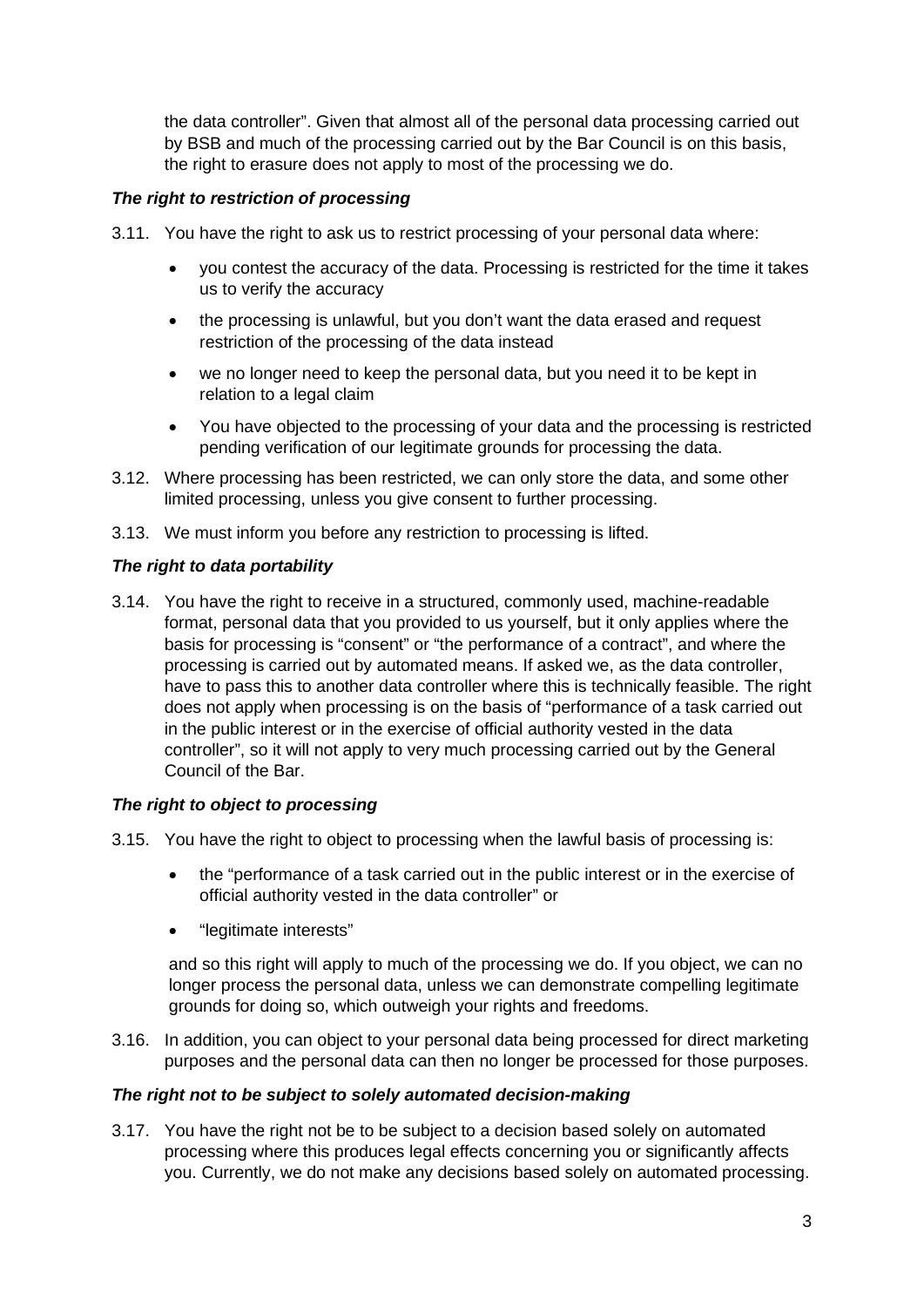Any procedures involving automated processing will include a human element, so this right will not apply to any of our data processing.

### *The right to withdraw consent*

- 3.18. If we are processing your data on the basis of your consent, you can withdraw that consent at any time (this will usually be for the purposes of communications, such as email newsletters).
- 3.19. If you receive an email newsletter from us and no longer wish to receive it, you should find an 'unsubscribe' option at the end of the email (except for Regulatory Update sent to practising barristers).
- 3.20. If you have an account on 'MyBar' you can log on and change your communications preferences at any time. You can also ask the Record Office to amend these for you by emailing Records@BarCouncil.org.uk or writing to them at the address below.
- 3.21. If you withdraw consent, we will ensure that we no longer process your data for that purpose as quickly as possible.

## **4. Who can complain or make a request to exercise a right?**

4.1. A data protection complaint or request to exercise a right can be made by anyone whose personal data the General Council of the Bar has processed or is processing. If you want to make a complaint on someone else's behalf, we would need their permission to deal with you. We will respond to all requests to exercise data protection rights and, where we consider it appropriate, we will respond to a complaint and ensure that any investigation of it is fair and impartial.

#### **5. When can a data protection complaint or request be made?**

- 5.1. Investigations of data protection complaints generally require a good understanding of the actions and communications that happened at the time of the event complained of, so complaints should be made as soon as possible after the event occurs or the problem is discovered. This enables us to consider, investigate and act on any issues raised in the best way possible.
- 5.2. Data subjects can make requests to exercise their rights at any time, but if the request relates to a specific issue or problem, the request should be made as soon as possible as set out in 5.1 above.

#### **6. Complaints/Requests process**

- 6.1. Data protection complaints can be addressed to the person you have been dealing with, or to the Data Protection Officer who keeps records of all formal complaints.
- 6.2. Complaints and requests can be made verbally, but if they are made by telephone we will ask you to put it in writing if you can. This helps to ensure we get the correct details of the request or complaint. However, if we do take the details down over the telephone, we will send you a copy of the request or complaint to ensure we have taken it down correctly.
- 6.3. If you send us your request or complaint and we do not have all the information we need in order to respond, we may ask you for clarification when we acknowledge